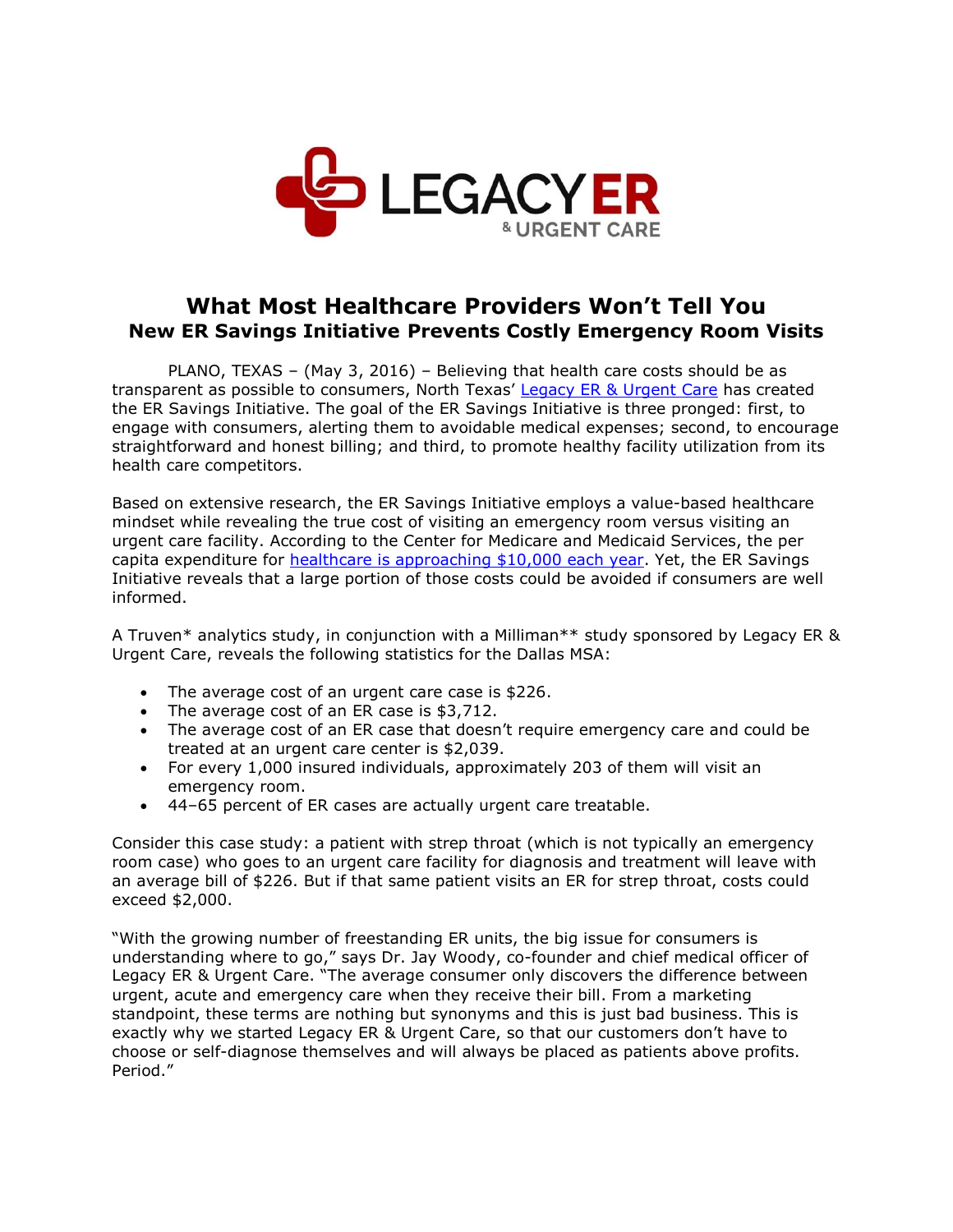On the patient side, consumers need to do their due diligence when it comes to searching for healthcare facilities. Uninformed consumers are urged to take the following steps to avoid unnecessary costs:

- 1. Self-education Knowing the difference between urgent care, ER, retail care and freestanding ER can save money and time, not to mention the assurance that they are visiting facilities congruent with their medical needs.
- 2. Patients must save emergency room visits for true emergencies only 40-65 percent of ER cases are actually urgent care treatable, meaning patients currently incur higher costs by going to the ER when it's unnecessary.
- 3. Visit hybrid model facilities while hybrid model facilities like Legacy ER & Urgent Care are few and far between, they will begin to increase in popularity as consumers begin the self-education process. However, these will not grow in number as fast as freestanding ERs as the profit margin for hybrid facilities is much lower because patients receive urgent care bills for non-emergency. These facilities are ideal, as their unique ability to bill both urgent care and ER based on what the patient needs, eliminating the guesswork behind deciding which kind of facility visit is truly necessary.

Not only does this research impact patients, but it plays a vital role in the future of healthcare facilities in general. Health care consumerism will be a driving force behind patient care in the years to come. As patients become more educated on their options, they will likely choose facilities where they can get the best service for the lowest price. Facilities that transition into transparent billing practices during this time period will be successful.

Facilities will also begin considering facility utilization. Understanding where costs are necessary and where they aren't allows facilities to operate more efficiently. For example, though Legacy ER & Urgent Care offers both ER and urgent care billing, the facility categorizes – on average – 80 percent of the cases that come through its doors as urgent care and only 20 percent as emergency.

Legacy's ER Savings Initiative campaign aims to set the standard for billing and facility processes in the future. The overuse of emergency has been an issue for far too long. Encouraging patients to do their own due diligence and research while facilities adopt a more fair billing practice will certainly improve the future of healthcare.

Please see attached infographic for a visual representation of the statistics. For more information, visit [http://legacyer.com/,](http://legacyer.com/) [facebook.com/LegacyERandUrgentCare](file:///C:/Users/Account%20Executive%201/AppData/Local/Microsoft/Windows/INetCache/Content.Outlook/VMF19TQ4/facebook.com/LegacyERandUrgentCare) or [twitter.com/legacyertx.](https://twitter.com/legacyertx)

*\*2013 Truven study: Avoidable Emergency Department Usage Study* \*\**2015 Milliman White Paper: Potential Saving When Moving from an Emergency Department to an Urgent Care Setting in Commercial Populations (for Dallas MSA)*

###

## **About Legacy ER & Urgent Care**

Founded in 2008, Legacy ER & Urgent Care is one of the nation's first health care models to offer both urgent care and emergency room treatment options under one roof. It has built an exceptional customer service program and rating by providing transparent billing, soothing environments and one-on-one service with board-certified, emergency-trained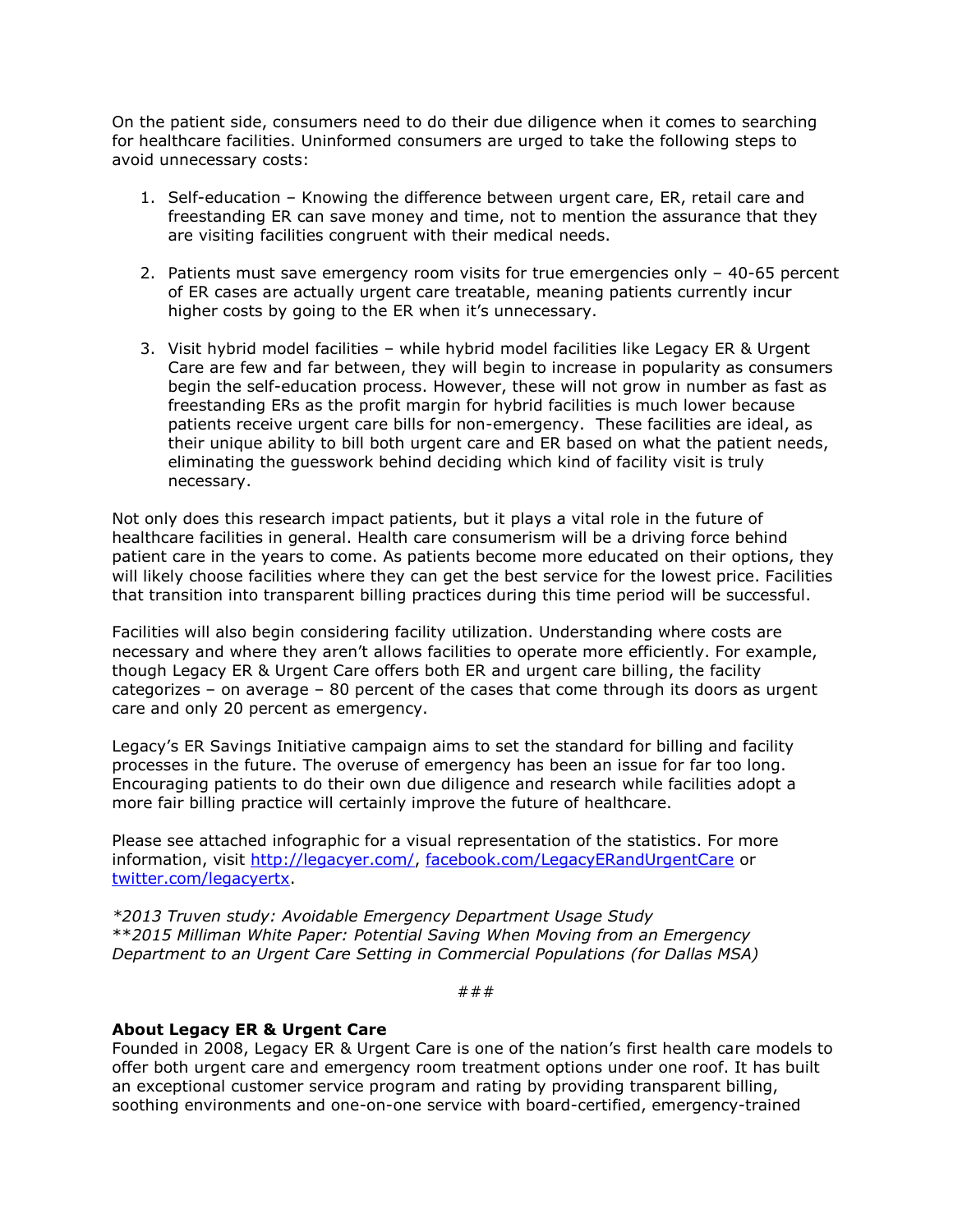physicians. Patients have access to immediate, on-site emergency room equipment and only pay emergency care prices when it is truly an emergency.

## **Media Contacts:**

Jeff Cheatham TrizCom PR O: 972-247-1369 [JeffC@TrizCom.com](mailto:JeffC@TrizCom.com)

Nikki Darling TrizCom PR O: 972-247-1369 [Nikki@trizcom.com](file:///C:/Users/Account%20Executive%201/AppData/Local/Microsoft/Windows/INetCache/Content.Outlook/VMF19TQ4/Nikki@trizcom.com)

## **Legacy ER & Urgent Care Locations:**

1310 W. Exchange Parkway, Allen, Texas 75013: 972-678-4545 330 S. Denton Tap Road, Coppell, Texas 75019 469-312-7777 9205 Legacy Drive, Frisco, Texas 75033: 972-668-6020 16151 Eldorado Parkway, Frisco, Texas 75035: 972-731-5151 2810 Hardin Blvd. #100, McKinney, Texas 75070: 972-548-7277 8950 N. Tarrant Parkway, North Richland Hills, Texas 76182: 817-281-7277